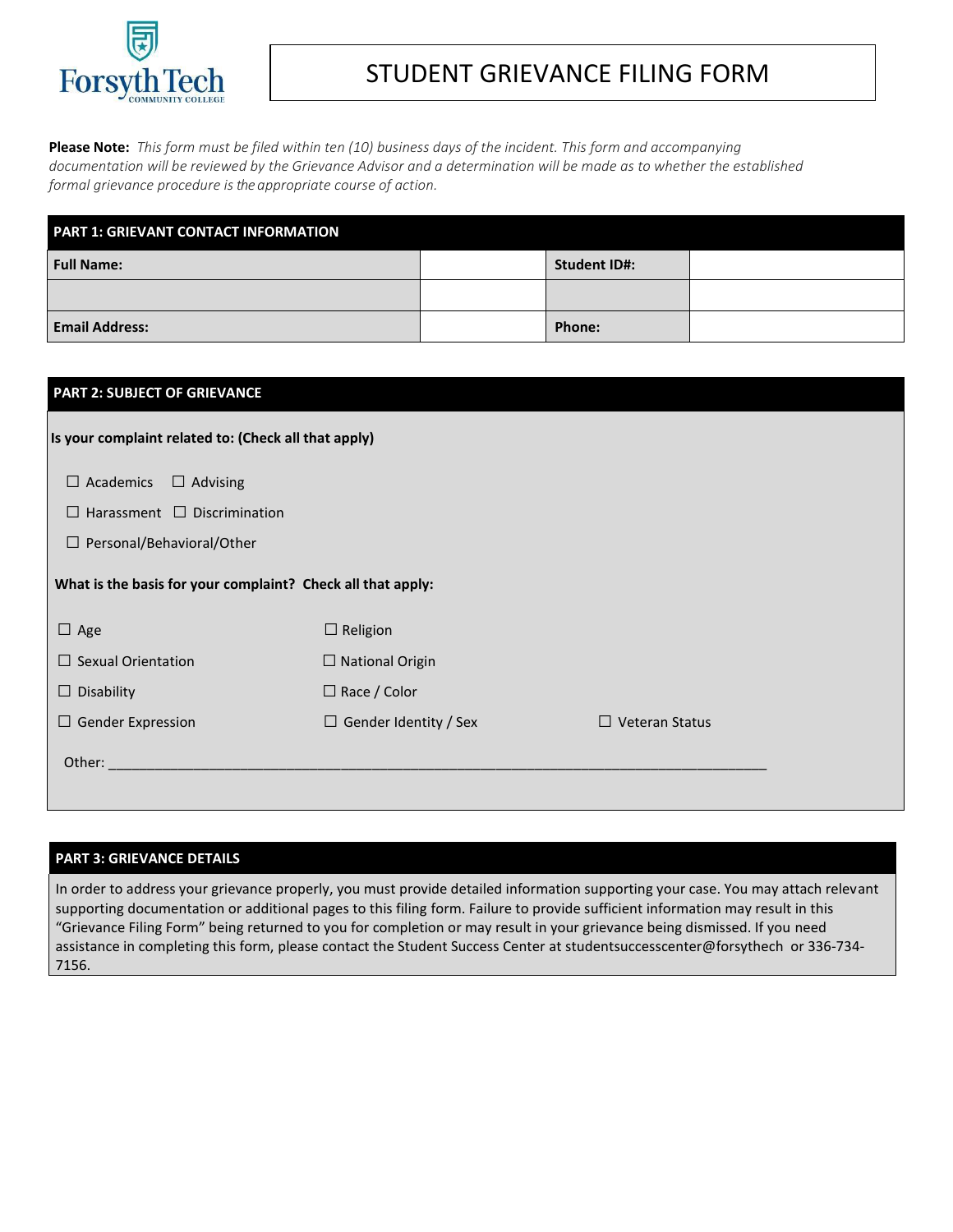

# **Please explain the situation briefly in the space below. If you are having an issue with a particular staff/faculty member or course please include that information**

- a. Date(s) of the incident: \_\_\_\_\_\_\_\_\_\_\_\_\_\_\_\_\_\_\_\_\_\_\_\_\_\_\_\_\_\_\_\_\_\_\_\_\_\_\_
- b. Location:  $\Box$
- c. Witness(es) [if any]: \_\_\_\_\_\_\_\_\_\_\_\_\_\_\_\_\_\_\_\_\_\_\_\_\_\_\_\_\_\_\_\_\_\_\_\_\_\_\_\_\_\_\_\_\_\_\_\_\_\_\_\_\_\_\_\_\_\_\_\_\_\_\_\_\_\_\_\_\_\_\_\_\_\_\_\_
- d. Describe the incident in the space below. Share specific information indicating how the incident alleged constitutes the complaint based onthe protected class referenced above.

**Have you contacted anyone about the issue you are having? (choose one)**

**□ Yes □ No If yes, please provide information regarding whom you contacted and the result.**

**Is there anything else you wish to share or you feel would be important for those assisting you to know?**